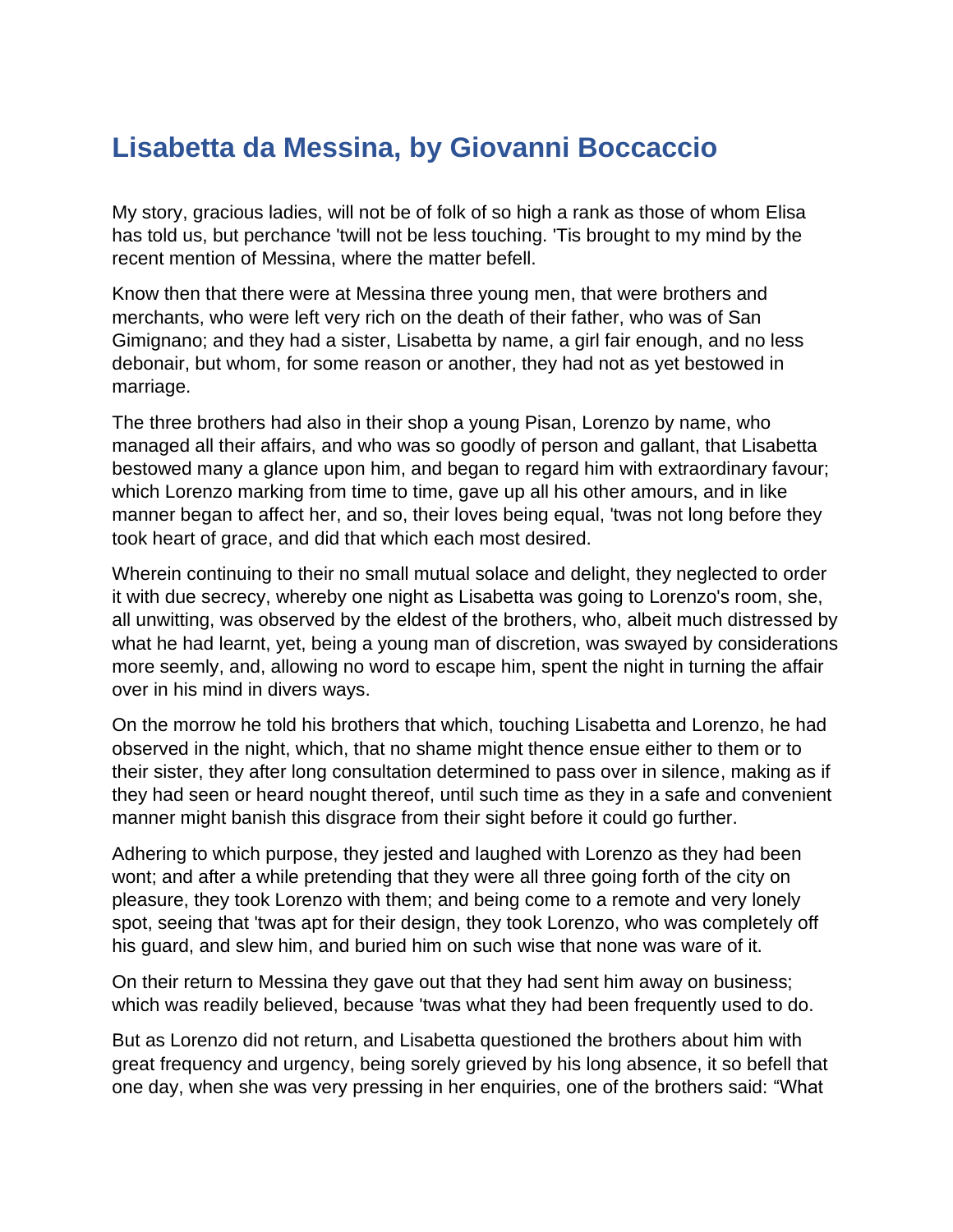means this? What hast thou to do with Lorenzo, that thou shouldst ask about him so often? Ask us no more, or we will give thee such answer as thou deservest."

So the girl, sick at heart and sorrowful, fearing she knew not what, asked no questions; but many a time at night she called piteously to him, and besought him to come to her, and bewailed his long tarrying with many a tear, and ever yearning for his return, languished in total dejection.

But so it was that one night, when, after long weeping that her Lorenzo came not back, she had at last fallen asleep, Lorenzo appeared to her in a dream, wan and in utter disarray, his clothes torn to shreds and sodden; and thus, as she thought, he spoke: "Lisabetta, thou dost nought but call me, and vex thyself for my long tarrying, and bitterly upbraid me with thy tears; wherefore be it known to thee that return to thee I may not, because the last day that thou didst see me thy brothers slew me."

After which, he described the place where they had buried him, told her to call and expect him no more, and vanished. The girl then awoke, and doubting not that the vision was true, wept bitterly. And when morning came, and she was risen, not daring to say aught to her brothers, she resolved to go to the place indicated in the vision, and see if what she had dreamed were even as it had appeared to her.

So, having leave to go a little way out of the city for recreation in company with a maid that had at one time lived with them and knew all that she did, she hied her thither with all speed; and having removed the dry leaves that were strewn about the place, she began to dig where the earth seemed least hard. Nor had she dug long, before she found the body of her hapless lover, whereon as yet there was no trace of corruption or decay; and thus she saw without any manner of doubt that her vision was true.

And so, saddest of women, knowing that she might not bewail him there, she would gladly, if she could, have carried away the body and given it more honourable sepulture elsewhere; but as she might not so do, she took a knife, and, as best she could, severed the head from the trunk, and wrapped it in a napkin and laid it in the lap of her maid; and having covered the rest of the corpse with earth, she left the spot, having been seen by none, and went home.

There she shut herself up in her room with the head, and kissed it a thousand times in every part, and wept long and bitterly over it, till she had bathed it in her tears. She then wrapped it in a piece of fine cloth, and set it in a large and beautiful pot of the sort in which marjoram or basil is planted, and covered it with earth, and therein planted some roots of the goodliest basil of Salerno, and drenched them only with her tears, or water perfumed with roses or orange-blossoms.

And 'twas her wont ever to sit beside this pot, and, all her soul one yearning, to pore upon it, as that which enshrined her Lorenzo, and when long time she had so done, she would bend over it, and weep a great while, until the basil was quite bathed in her tears.